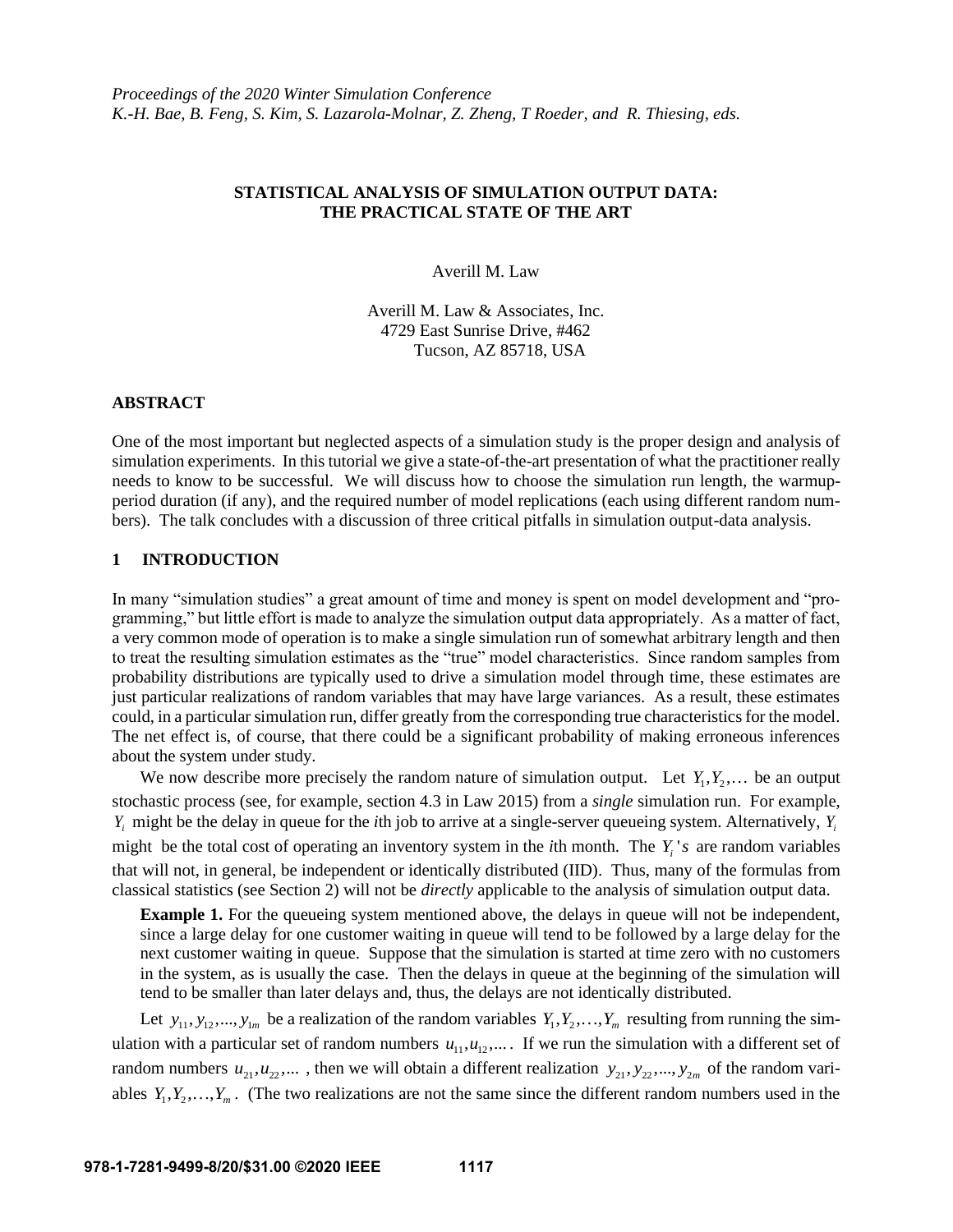two runs produce different samples from the input probability distributions.) In general, suppose that we make *n* independent replications (runs) of the simulation (i.e., different random numbers are used for each replication, each replication uses the same initial conditions, and the statistical counters for the simulation are reset at the beginning of each replication) each of length *m*, resulting in the observations:

$$
y_{11},..., y_{1i},..., y_{1m}
$$
  
\n
$$
y_{21},..., y_{2i},..., y_{2m}
$$
  
\n
$$
\vdots \qquad \vdots
$$
  
\n
$$
y_{n1},..., y_{ni},..., y_{nm}
$$

The observations from a particular replication (row) are clearly not IID. However, note that  $y_{1i}, y_{2i},..., y_{ni}$ (from the *i*th column) are IID observations of the random variable  $Y_i$ , for  $i = 1, 2, \dots, m$ . More generally, each entire replication is independent of any other replication, and each replication's observations have the same (joint) distribution. This *independence across runs* is the key to relatively simple output-data analysis that is discussed in later sections of this paper. Then, roughly speaking, the goal of output-data analysis is to use the observations  $y_{ji}$   $(i = 1, 2, ..., m; j = 1, 2, ..., n)$  to draw inferences about characteristics of the random variables  $Y_1, Y_2, \ldots, Y_m$ .

**Example 2.** Consider a bank with five tellers and one queue, which opens its doors at 9 A.M., closes its doors at 5 P.M., but stays open until all customers in the bank at 5 P.M. have been served. Assume that customers arrive with IID exponential inter-arrival times with mean 1 minute, that service times are IID exponential random variables with mean 4.5 minutes, and that customers are served in a firstin, first-out (FIFO) manner. We made  $n = 50$  independent replications of the bank assuming that no customers are present initially and Table 1 shows two typical output statistics from the first 5 replications. Note that results from different replications can be quite different. For example, the average delay in queue was 10.37 minutes on the first replication but only 2.17 minutes on the second. Thus, one run clearly does not produce the "answers." See Example 10 for further analysis of this bank model.

| <b>Replication</b> | <b>Number of customers</b><br>served | Average delay in<br>queue (in minutes) |
|--------------------|--------------------------------------|----------------------------------------|
|                    | 494                                  | 10.37                                  |
|                    | 464                                  | 2.17                                   |
|                    | 479                                  | 3.83                                   |
|                    | 466                                  | 6.01                                   |
|                    |                                      |                                        |

Table 1: Results for 5 Independent Replications of the Bank Model.

Our goal in this paper is to discuss methods for statistical analysis of simulation output data and to present the material with a practical focus. Section 2 of this paper reviews formulas from classical statistics based on IID data, which we will find useful later in this paper. In Section 3, we discuss the two main types of simulations with regard to output-data analysis, namely, terminating and non-terminating. Statistical methods for analyzing each type are given in Sections 4 and 5, respectively. Finally, we give a summary of this tutorial and three fundamental pitfalls in output-data analysis in Section 6.

Portions of this paper are based on chapters 4 and 9 of Law (2015). Other references on output-data analysis are Alexopoulos and Kelton (2017), Banks et al. (2010), and Nakayama (2008).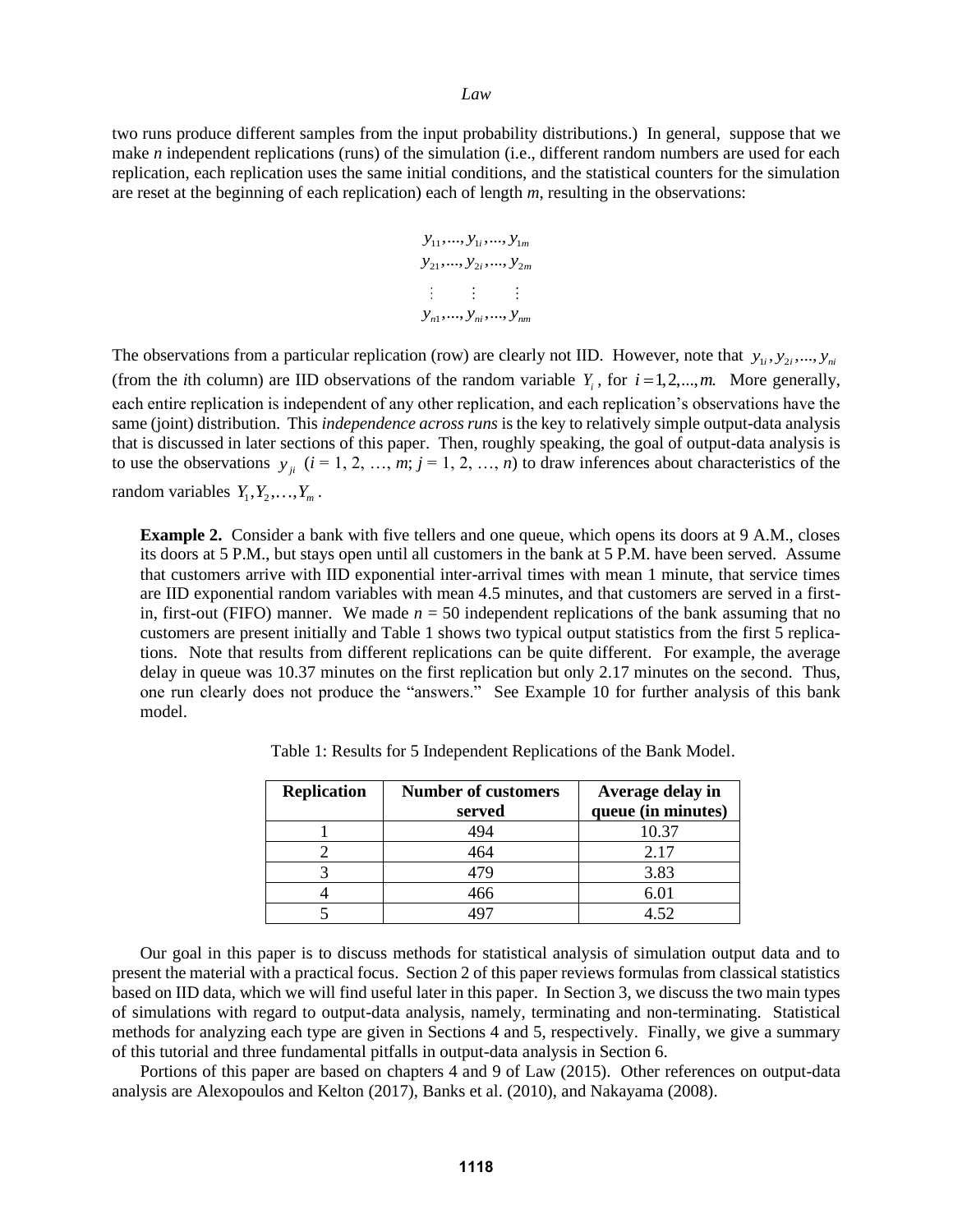## **2 REVIEW OF CLASSICAL STATISTICS**

Suppose that  $X_1, X_2, ..., X_n$  are IID random variables with population mean and variance  $\mu$  and  $\sigma^2$ , respectively. Then unbiased point estimators for  $\mu$  and  $\sigma^2$  are given by

$$
\overline{X}(n) = \frac{\sum_{i=1}^{n} X_i}{n}
$$
\n(1)

and

$$
S^{2}(n) = \frac{\sum_{i=1}^{n} [X_{i} - \overline{X}(n)]^{2}}{n-1}
$$
 (2)

(An estimator is *unbiased* if its expected value is equal to the target population characteristic.) Furthermore, an approximate  $100(1-\alpha)$  percent  $(0 < \alpha < 1)$  confidence interval for  $\mu$  is given by

$$
\overline{X}(n) \pm t_{n-1,1-\alpha/2} \sqrt{S^2(n)/n}
$$
\n<sup>(3)</sup>

where  $t_{n-1,1-\alpha/2}$  is the upper  $1-\alpha/2$  critical point for a *t* distribution with  $n-1$  degrees of freedom. If the sample size *n* is "sufficiently large," then the confidence interval given by Expression (3) will have a coverage probability arbitrarily close to  $1-\alpha$ . Alternatively, if the  $X_i$ 's are normally distributed, then the coverage probability will be exactly  $1-\alpha$ . In practice, if the distribution of the  $X_i$ 's is reasonably symmetric, then the coverage probability will be close to  $1-\alpha$  (see pp. 233-237 in Law 2015). If we increase the sample size from *n* to 4*n*, then the half-length of the confidence interval,  $t_{n-1,1-\alpha/2} \sqrt{S^2(n)/n}$ , will decrease by a factor of approximately 2, since there is an *n* in the denominator under the square-root sign.

As stated above, the  $Y_i$ 's from one simulation run are not IID and, thus, Expressions (1), (2), and (3) are not *directly* applicable to their analysis. However, if we take comparable output statistics from different independent replications of a simulation model, then these observations *are* IID and the three expressions are applicable.

**Example 3.** For the bank simulation of Example 2, the five average delays in queue from column 3 of Table 1 are IID and, thus, Expressions (1), (2), and (3) could legitimately be used for their analysis.

# **3 TYPES OF SIMULATIONS WITH REGARD TO OUTPUT ANALYSIS**

The options available for designing and analyzing simulation experiments depend on whether the simulation of interest is terminating or non-terminating, which depends on whether there is an obvious way for determining the simulation run length.

A terminating simulation is one for which there is a "natural" event *E* that specifies the length of each run (replication). Since different runs use independent random numbers and the same initialization rule, this implies that comparable random variables are IID. The event *E* might occur at a time point that has one of the following properties:

The system is "cleaned out"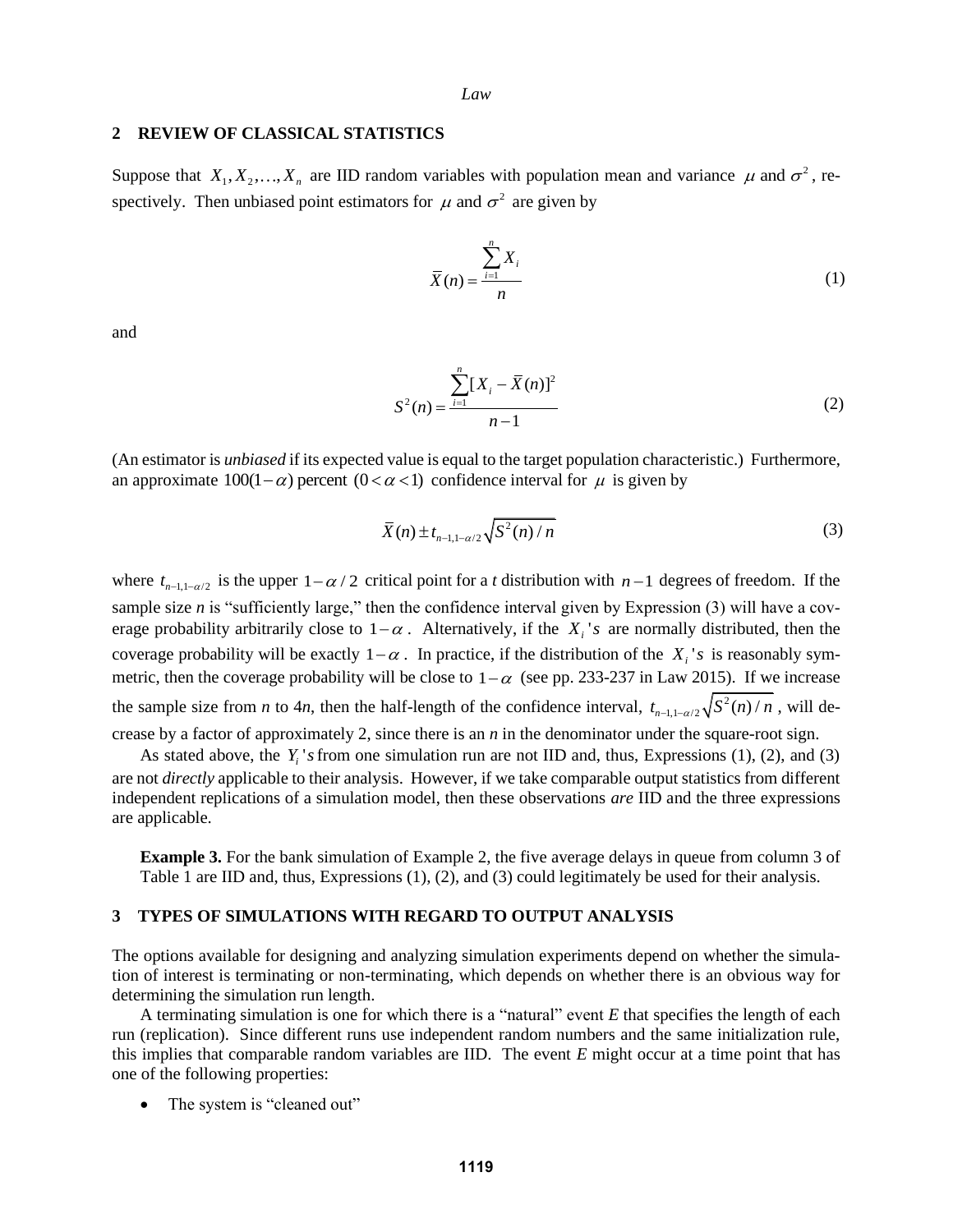- Beyond which no useful information is obtained
- Specified by management.

The event *E* is specified before any runs are made, and the time of occurrence of *E* for a particular run may be a random variable. Since the initial conditions for a terminating simulation generally affect the desired measures of performance, these conditions should be representative of those for the actual system.

**Example 4.** A retail/commercial establishment (e.g., a bank) closes each evening. If the establishment is open from 9 to 5, the objective of a simulation might be to estimate some measure of the quality of customer service over the period beginning at 9 A.M. and ending when the last customer who entered before the doors closed at 5 P.M. has been served. In this case,  $E = \{8 \text{ hours of simulated time have}$ elapsed and the system is empty}, and the initial conditions for the simulation should be representative of those for the bank at 9 A.M.

**Example 5.** Consider a military ground confrontation between a blue force and a red force. Relative to some initial force strengths, the goal of a simulation might be to determine the (final) force strengths when the battle ends. In this case,  $E = \{$  either the blue force or the red force has "won" the battle $\}$ . An example of a condition that would end the battle is one side losing 30 percent of its force, since this side would no longer be considered viable. The choice of initial conditions for the simulation, e.g., the number of troops and tanks for each force, is generally not a problem here, since they are specified by the military scenario under consideration.

**Example 6.** A company that sells a single product would like to decide how many items to have in inventory during a planning horizon of 12 months. Given some initial inventory level, the objective might be to determine how much to order each month so as to minimize the expected average cost per month of operating the inventory system. In this case  $E = \{12 \text{ months have been simulated}\}\,$ , and the simulation is initialized with the current inventory level.

A *non-terminating simulation* is one for which there is no natural event *E* to specify the length of a run. This often occurs when we are designing a new system or modifying an existing system, and we are interested in the behavior of the system in the long run when it is operating "normally." Unfortunately, "in the long run" doesn't naturally translate into a terminating event *E*.

Consider the output stochastic process  $Y_1, Y_2, ...$  for a simulation model. Let  $F_i(y|I) = P(Y_i \le y|I)$  for  $i = 1, 2, \dots$ , where *y* is a real number and *I* represents the initial conditions used to start the simulation at time 0. [The conditional probability  $P(Y_i \leq y | I)$  is the probability that the event  $\{Y_i \leq y\}$  occurs given the initial conditions *I*.] For a manufacturing system, *I* might specify the number of jobs present, and whether each machine is busy or idle, at time 0. We call  $F_i(y|I)$  the *transient distribution* of the output process at (discrete) time *i* for initial conditions *I*. Note that  $F_i(y|I)$  will, in general, be different for each value of *i* and each set of initial conditions *I*. For fixed *y* and *I*, the probabilities  $F_1(y|I)$ ,  $F_2(y|I)$ , ... are just a sequence of numbers. *If*  $F_i(y|I) \to F(y)$  as  $i \to \infty$  for all *y* and any initial conditions *I*, then  $F(y)$  is called the *steady-state distribution* of the output process  $Y_1, Y_2, \ldots$ . Note that the steady-state distribution  $F(y)$ does *not* depend on the initial conditions *I*.

A measure of performance for a non-terminating simulation is said to be a *steady-state parameter* if it is a characteristic of the steady-state distribution of some output stochastic process  $Y_1, Y_2, \ldots$ . If the random variable *Y* has the steady-state distribution, then we are typically interested in estimating the steady-state mean  $v = E(Y)$ .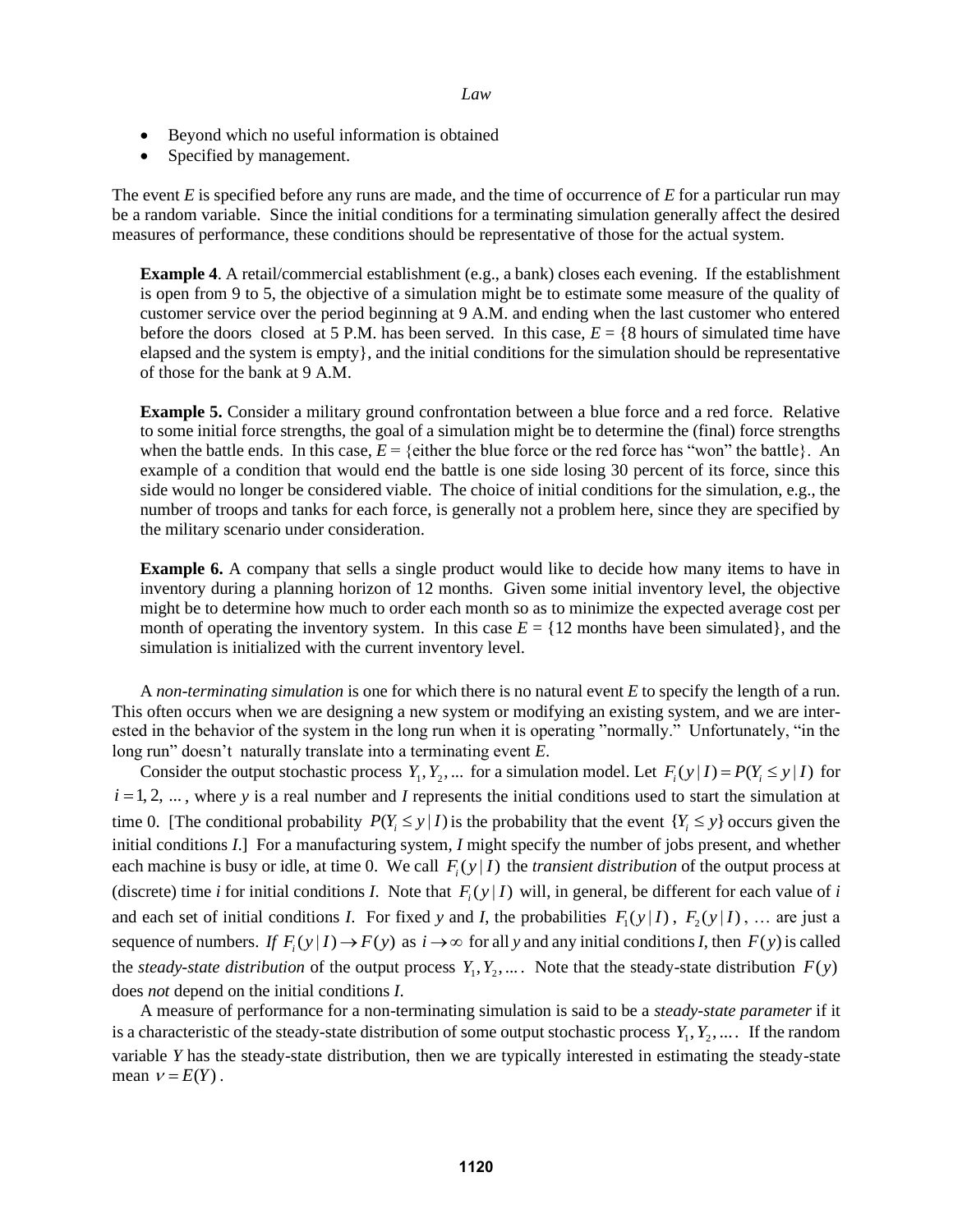**Example 7.** Consider a company that is going to build a new manufacturing system and would like to determine the long-run (steady-state) mean hourly throughput of their system after it has been running long enough for workers to know their jobs and for mechanical difficulties to have been worked out. The system will operate continuously 24 hours a day for 7 days a week. Let  $N_i$  be the number of parts manufactured in the *i*th hour. If the stochastic process  $N_1, N_2, ...$  has a steady-state distribution with corresponding random variable N, then we are interested in estimating the steady-state mean  $v = E(N)$ .

**Example 8.** Suppose that a military organization is going to employ a new inventory system during (a long) *peacetime* and would like to determine the long-run mean monthly cost of operating their system. Let  $C_i$  be the cost of operating the inventory system in the *i*th month. If the output process  $C_1, C_2$ , has a steady-state distribution with corresponding random variable *C*, then they might be interested in estimating the mean  $v = E(C)$ .

### **4 STATISTICAL ANALYSIS FOR TERMINATING SIMULATIONS**

Suppose that we make *n* independent replications of a terminating simulation each terminated by the event *E*. Let  $X_j$  be an output random variable defined over the *j*th replication, for  $j = 1, 2, ..., n$ ; it is assumed that the  $X_j$ 's are comparable for different replications. Then the  $X_j$ 's are IID random variables. For the bank of Example 4,  $X_j$  might be the average delay 1  $\sum\limits_{i=1}^{N}$  $\sum_{i=1}$ <sup> $\nu_i$ </sup>  $D_i$  /  $N$  $\sum_{i=1} D_i / N$  over a day from the *j*th replication, where *N* (a random variable) is the number of customers served in a day and  $D_i$  is the delay in queue of the *i*th arriving customer. (See columns 2 and 3 in Table 1.) For the combat model of Example 5,  $X_j$  might be the number of red tanks destroyed on the *j*th replication. For the inventory system of Example 6, *X j* could be the average cost per month over the 12-month planning horizon.

Suppose that we would like to obtain a point estimate and confidence interval for the mean  $\mu = E(X)$ , where *X* is a random variable defined on a replication as described above. Make *n* independent replications of the simulation and let  $X_1, X_2, ..., X_n$  be the resulting IID random variables. Then, by substituting the  $X_j$ 's into Expressions (1), (2), and (3), we get that  $\overline{X}(n)$  is an unbiased point estimator for  $\mu$ , and an approximate  $100(1-\alpha)$  percent confidence interval for  $\mu$  is given by

$$
\bar{X}(n) \pm t_{n-1,1-\alpha/2} \sqrt{S^2(n)/n}
$$

**Example 9.** A small factory consists of a machine and an inspector, as shown in Figure 1. Unfinished parts arrive to the factory with exponential inter-arrival times having a mean of 1 minute. Processing times at the machine are uniformly distributed on the interval [0.65, 0.70] minute, and subsequent inspection times at the inspector are uniformly distributed on the interval [0.75, 0.80]. (The assumption of uniformity is for ease of exposition, and is not likely to be valid in a real-world application.) Ninety percent of inspected parts are "good" and leave the system immediately; 10 percent of the parts are



Figure 1: Small Factory.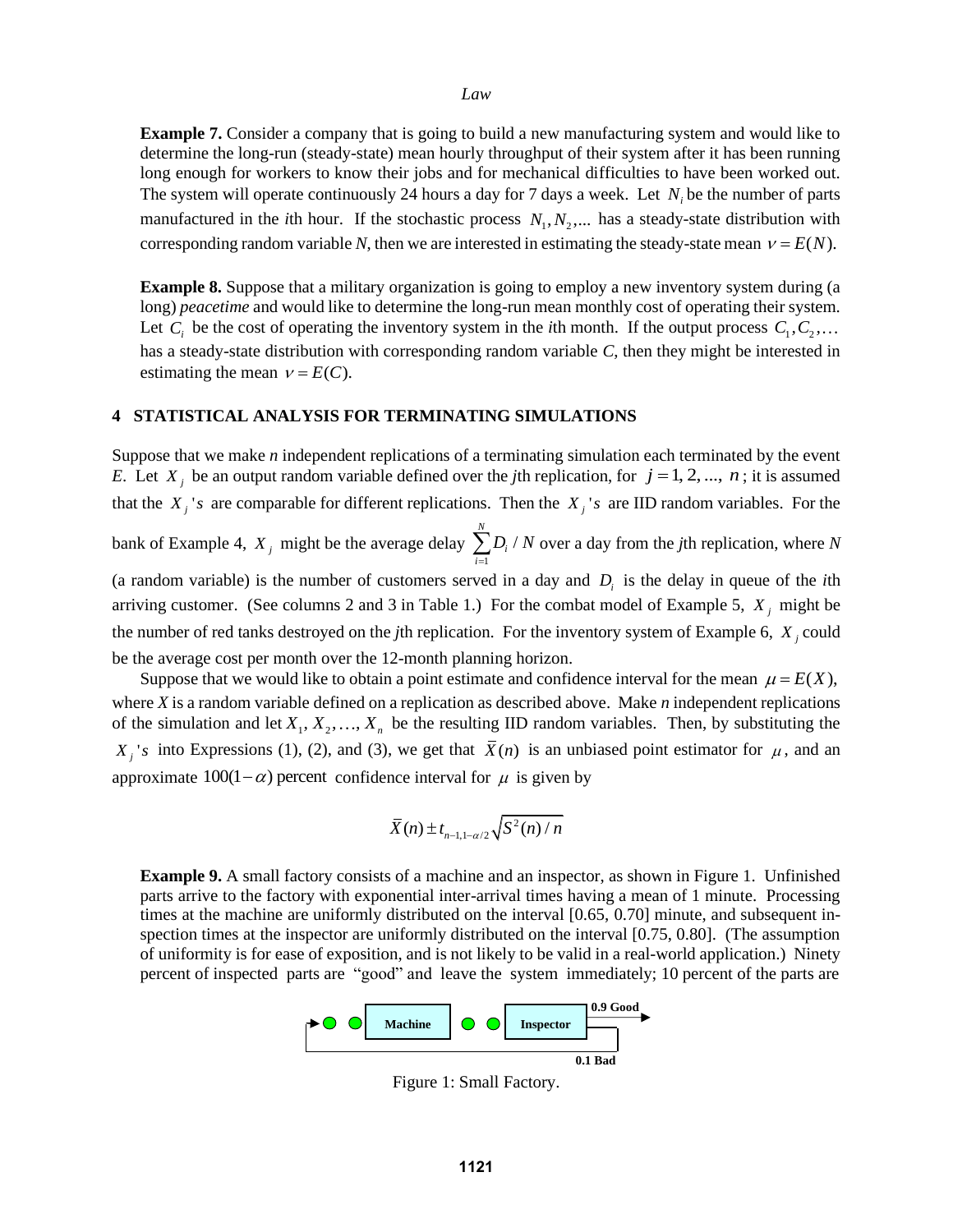"bad" and are sent back to the machine for rework. (Both queues are assumed to be of infinity capacity.) The machine is subject to randomly occurring breakdowns. In particular, a new (or freshly repaired) machine will break down after an exponential amount of *calendar* time with a mean of 6 hours. Repair times are uniform on the interval [8, 12] minutes. If a part is being processed when the machine breaks down, then the machine continues where it left off upon the completion of repair. Assume that the factory is initially empty and idle.

The factory gets an order to produce 2000 parts and, thus, a simulation of this system can be considered to be terminating with  $E = \{2000 \text{ parts have been completed}\}\.$  Let *T* be the time required to complete the required 2000 parts. Then the company would like a point estimate and a 95 percent confidence interval for the mean  $\mu = E(T)$ .

We made 10 independent replications of the simulation and obtained the following observed values for *T* (in hours):

$$
T_1 = 32.62
$$
,  $T_2 = 32.57$ ,  $T_3 = 33.51$ ,  $T_4 = 33.29$ ,  
\n $T_5 = 32.10$ ,  $T_6 = 34.24$ ,  $T_7 = 32.70$ ,  $T_8 = 33.49$ ,  
\n $T_9 = 33.36$ ,  $T_{10} = 34.61$ 

Substituting the  $T_j$ 's into Expressions (1), (2), and (3), gives the following results:

$$
\overline{T}(10) = 33.25, S^2(10) = 0.606
$$

and an (approximate) 95 percent confidence interval for  $\mu = E(T)$  is given by

$$
33.25 \pm 0.56 \text{ or } [32.69, 33.81]
$$

Thus, we are approximately 95 percent confident that  $\mu$  is between 32.69 and 33.81 hours. (If 100 people performed this experiment independently, then we would expect that about 95 out of the 100 confidence intervals to contain the true  $\mu$ .) Note also that the interval is quite precise, with the halflength of the confidence interval being less than 2 percent of the point estimate.

We have discussed above how to estimate the mean of the random variable *T*. However, in some cases we might also be interested in getting a measure of how large a value *T* can take on. For example, we may also want to estimate the 95th percentile,  $x_{0.95}$ , of the distribution of the random variable *T*, i.e., *T* is larger than  $x_{0.95}$  only 5 percent of the time.

**Example 10.** For the bank of Example 2, we made  $n = 50$  independent replications of length "one day." Let *X* be the average delay over a day, which is defined as follows (see the notation in the first paragraph of Section 4):

$$
X = \frac{\sum_{i=1}^{N} D_i}{N}
$$

Then we would like a point estimate and 95 percent confidence interval for the mean  $\mu = E(X)$ . From the 50  $X_i$ 's produced in Example 2, we get

$$
\overline{X}(50) = 5.92, S^2(50) = 9.95
$$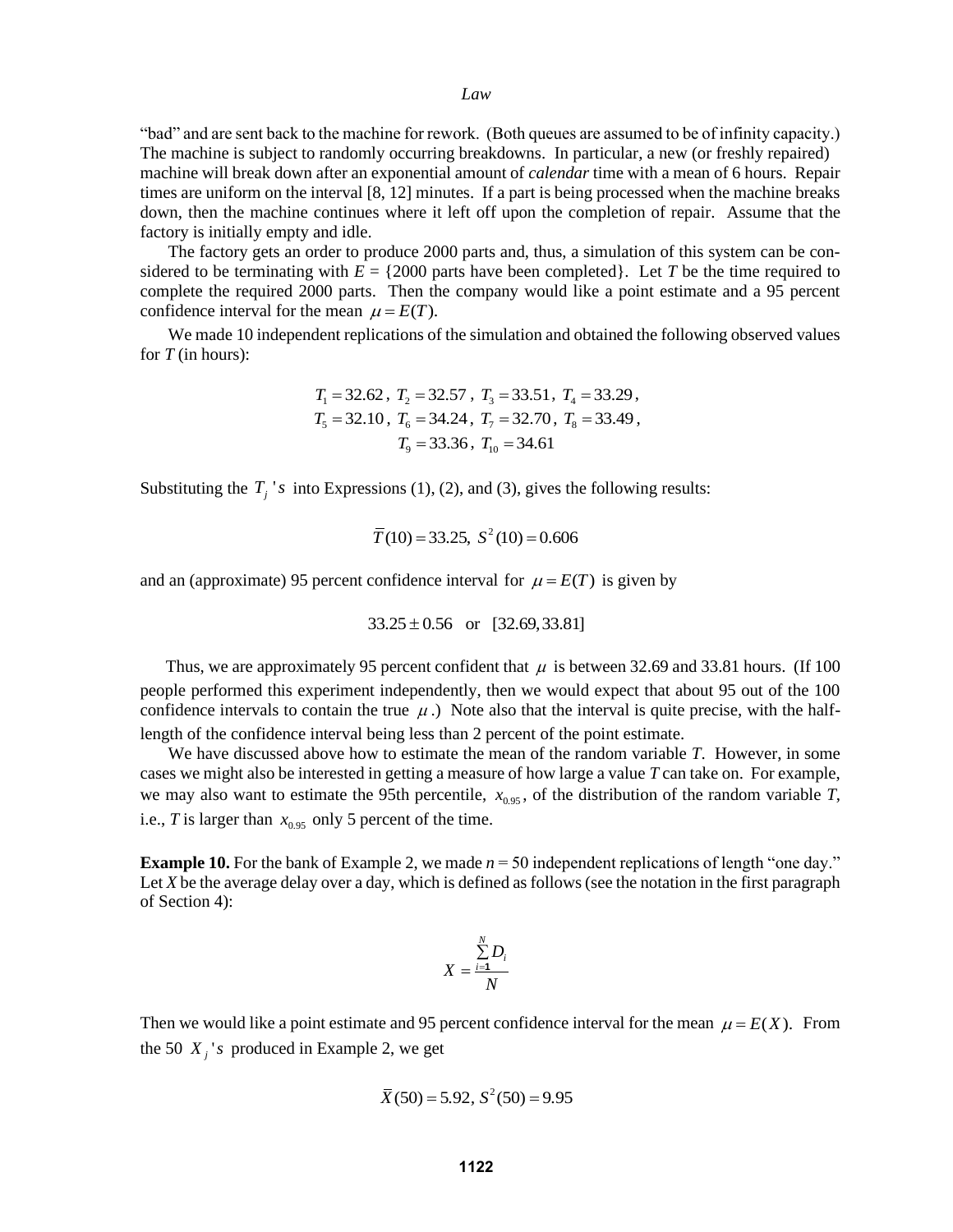and an (approximate) 95 percent confidence interval for  $\mu = E(X)$  is given by

 $5.92 \pm 0.90$  or  $[5.02, 6.81]$ 

Thus, subject to the correct interpretation, we are approximately 95 percent confident that  $\mu$  is between 5.02 and 6.81 minutes. However, the interval is not very precise, with the half-length of the confidence interval being approximately 15 percent of the point estimate. If we want to reduce the half-length from 0.9 to, say, 0.3, then a *total* of approximately  $450 (= 9 \times 50)$  replications will be required.

# **5 STATISTICAL ANALYSIS FOR NONTERMINATING SIMULATIONS**

Let  $Y_1, Y_2, \ldots$  be an output stochastic process from a single run of a non-terminating simulation. Suppose that we want to estimate the steady-state mean  $v = E(Y)$ , which is also defined by

$$
v = \lim_{i \to \infty} E(Y_i)
$$

where  $E(Y_i)$  is the *transient mean* at time *i*. Thus, the transient means converge to the steady-state mean. However,  $E(Y_i) \neq v$  for "small" *i* because we generally don't know how to choose the initial conditions *I* to be representative of "steady-state behavior." This causes the sample mean  $\overline{Y}(m)$  to be a biased estimator of  $\nu$  for all finite values of  $m$ . The problem that we have just described is called the *problem of the initial transient* in the simulation literature.

The technique most often suggested for dealing with this problem is called *warming up the model*. The idea is to delete some number of observations from the beginning of a run and to use only the remaining observations to estimate v. In particular, given the observations  $Y_1, Y_2, ..., Y_m$ , we would use

$$
\overline{Y}(m,l) = \frac{\sum_{i=l+1}^{m} Y_i}{m-l}
$$

 $(1 \le l \le m-1)$  rather than  $\overline{Y}(m)$  as an estimator of v. In general, one would expect  $\overline{Y}(m,l)$  to be less biased than  $\bar{Y}(m)$ , since the observations near the "beginning" of the simulation may not be very representative of steady-state behavior due to the choice of initial conditions.

The question naturally arises as to how to choose the *warmup period* (or deletion amount) *l*. We would like to pick *l* (and *m*) such that  $E[\bar{Y}(m,l)] \approx v$ . If *l* and *m* are chosen too small, then  $E[\bar{Y}(m,l)]$  may be significantly different than v. On the other hand, if *l* is chosen larger than necessary, then  $\overline{Y}(m,l)$  will probably have an unnecessarily large variance.

The simplest and most general technique for determining *l* is a graphical technique due to Welch (1983) (see also pp. 513-520 in Law 2015). Its specific goal is to determine *l* such that  $E(Y_i) \approx v$  for  $i > l$ , where *l* is the warmup period. This is equivalent to determining when the transient-mean curve  $E(Y_i)$  "flattens" out" at level  $\nu$ . In general, it is difficult to determine  $l$  from a single replication due to the inherent variability of the process  $Y_1, Y_2, \ldots$ . As a result, Welch's procedure is based on making multiple replications of the simulation in a pilot study.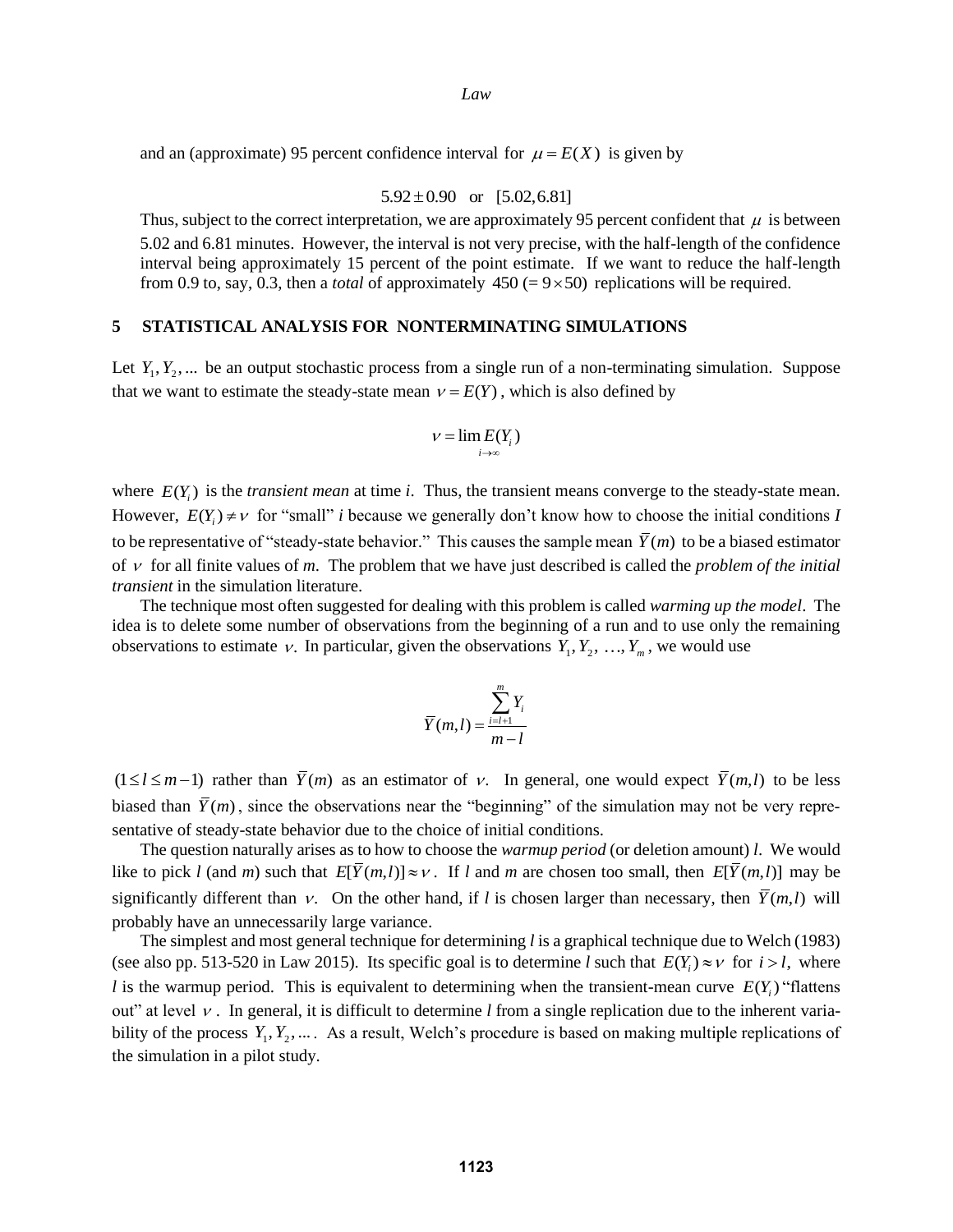#### **5.1 The Replication/Deletion Approach**

In this section, we discuss how to construct a point estimate and confidence interval for  $\nu$ . Suppose that the warmup period has been determined by Welch's procedure or by using "engineering judgment." Make *n* independent replications of the output process  $Y_1, Y_2, \ldots$  each of length *m*, where *m* should be much larger than *l*. (There is no definitive way of picking the run length *m* here, as there was for terminating simulations.) Let  $Y_{ji}$  be the *i*th observation from the *j*th replication, for  $j = 1, 2, ..., n$  and  $i = 1, 2, ..., m$ . Let

$$
X_j = \sum_{i=l+1}^{m} Y_{ji} / (m-l) \text{ for } j = 1, 2, ..., n
$$

Note that  $i = l + 1$  is where we think that "steady state" begins. Then the  $X_j$ 's are IID random variables. Furthermore,  $E(X_j) \approx v$  since  $Y_{j,l+1}, Y_{j,l+2}, ..., Y_{j,m}$  each have approximate mean v. Then, by substituting the  $X_j$ 's into Expressions (1), (2), and (3), we get that  $\bar{X}(n)$  is an (approximately) unbiased point estimator for v, and an approximate  $100(1-\alpha)$  percent confidence interval for v is given by

$$
\bar{X}(n) \pm t_{n-1,1-\alpha/2} \sqrt{S^2(n)/n}
$$

We call the above method for constructing a point estimate and confidence interval for  $\nu$  the *replication/deletion method*. One criticism that has been levied against this method historically is that *l* observations must be discarded from each of the *n* replications. However, given the availability of fast PCs and cloud computing, this is no longer an issue for most steady-state analyses.

**Example 11.** Consider a manufacturing system with a receiving/shipping station and five workstations (see Figure 2), as described in chapter 14 of Law (2015). Assume that there are 4, 2, 5, 3, and 2 machines in stations 1 through 5, respectively. The machines in a particular station are identical, but machines in different stations are dissimilar. Jobs arrive to the system with exponential interarrival times with a mean of (1/15)th of an hour. Thus, 15 jobs arrive in a typical hour. There are three types of jobs, and jobs are of types 1, 2, and 3, with respective probabilities 0.3, 0.5, and 0.2. Job types 1, 2, and 3 require 4, 3, and 5 operations to be done, respectively, and each operation must be done at a specified workstation in a prescribed order. Each job begins at the receiving/shipping station, travels to the workstations on its routing, and then leaves the system at the receiving/shipping station. For example, the routing for a type 1 job is 3, 1, 2, 5.



Figure 2: Factory with five workstations. **Workstation 1 Receiving/Shipping Workstation 5**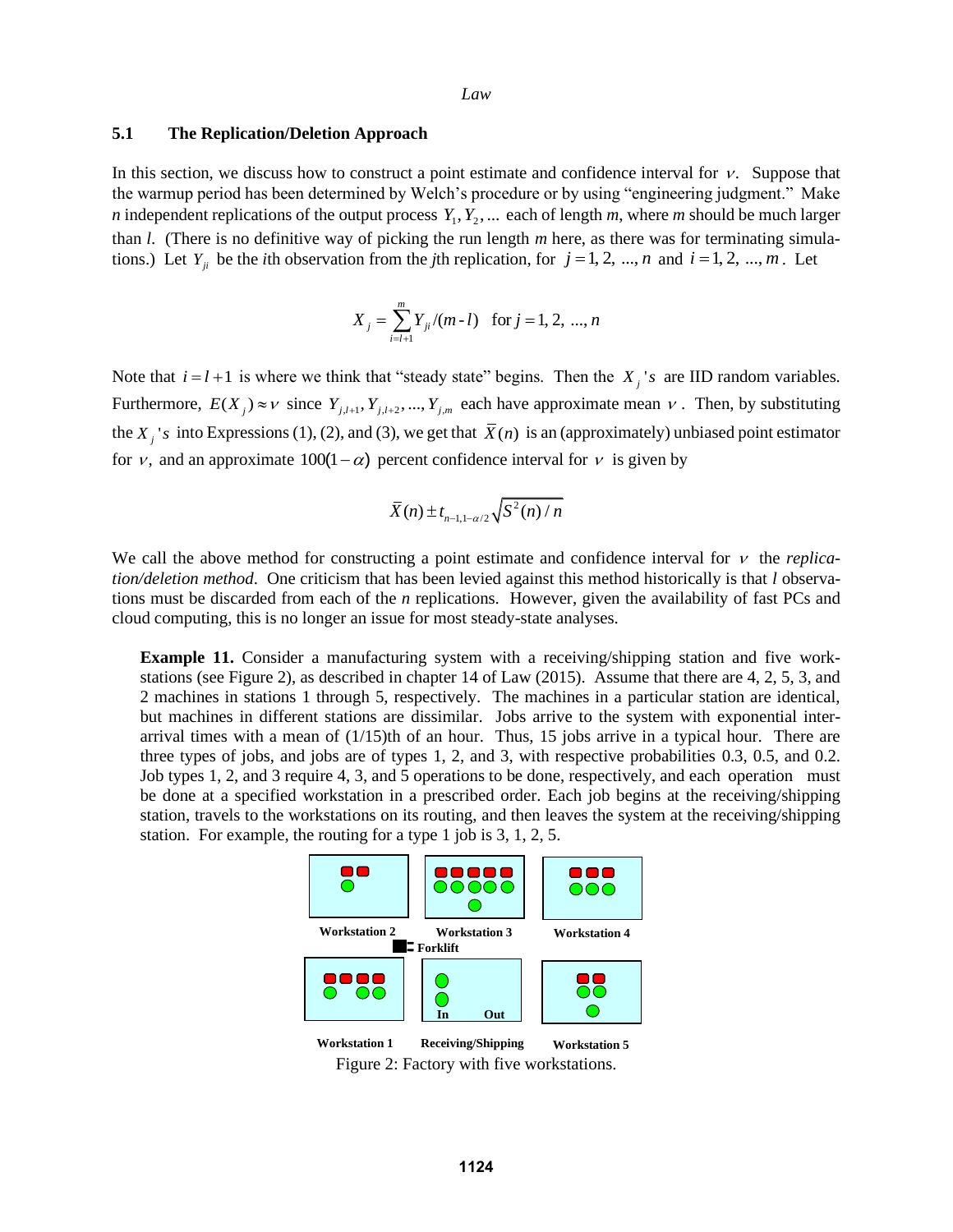A job must be moved from one station to another by a forklift truck, which moves at a speed of 5 feet per second, and two forklifts are available. When a forklift becomes available, it processes requests by jobs using a shortest-distance-first dispatching rule. If more than one forklift is idle when a job requests transport, then the closest forklift is used. When a forklift finishes moving a job to a workstation, it remains at that station if there are no pending job requests. Each station has a single FIFO queue. The time to perform an operation at a particular machine is a gamma random variable with a shape parameter of 2, whose mean depends on the job type and the station to which the machine belongs. For example, the mean service time for a type 1 job at station 3 (the first station on its routing) is 0.25 hour. When a machine finishes processing a job, the job blocks that machine (i.e., the machine cannot process another job) until the job is removed by a forklift.

The factory is open 8 hours a day, and thus the arrival rate is 120 jobs per day. The system configuration described here is called system design 3 in Law (2015).

Let  $N_1, N_2, \ldots$  be the output stochastic process corresponding to daily throughputs. Then we are interested in obtaining a point estimate and 90 percent confidence interval for the *steady-state* mean daily throughput  $v = E(N)$ . Since the simulation starts out with no jobs present at time zero, the throughput will tend to be "small" during the early part of a run and a warmup period is needed. Using Welch's graphical procedure, we determined that a reasonable warmup period for this output process is  $l = 15$  days (see chapter 14 in Law 2015). We made  $n = 10$  (production) replications of length  $m = 115$  days, and used a warmup period of  $l = 15$  days. Let

$$
X_{j} = \frac{\sum_{i=16}^{115} N_{ji}}{100}
$$

where  $N_{ji}$  is the throughput in the *i*th day of the *j*th replication.

Substituting the  $X_j$ 's into Expressions (1), (2), and (3), we get the following point estimate and approximate 90 percent confidence interval for  $v = E(N)$ :

$$
\hat{v} = \overline{X}(10) = 120.29
$$

and

#### $120.29 \pm 0.63$  or [119.66,120.92]

Thus, subject to the correct interpretation, we are approximately 90 percent confident that the steadystate mean daily throughput is between 119.66 and 120.92 jobs per day. Note that this confidence interval contains 120, which should be the mean daily throughput if the system has enough machines and forklifts because the arrival rate is 120 jobs per day. (In a real application,  $\nu$  would not, of course, be known.)

 Note also that the confidence interval is quite precise, with the half-length being less than 1 percent of the point estimate. Also, since  $X_j$  is the average of 100  $N_{ji}$ 's, it should be approximately normally distributed by a central-limit-theorem type effect. This suggests that the coverage of the confidence interval should be close to the desired coverage probability of 0.9.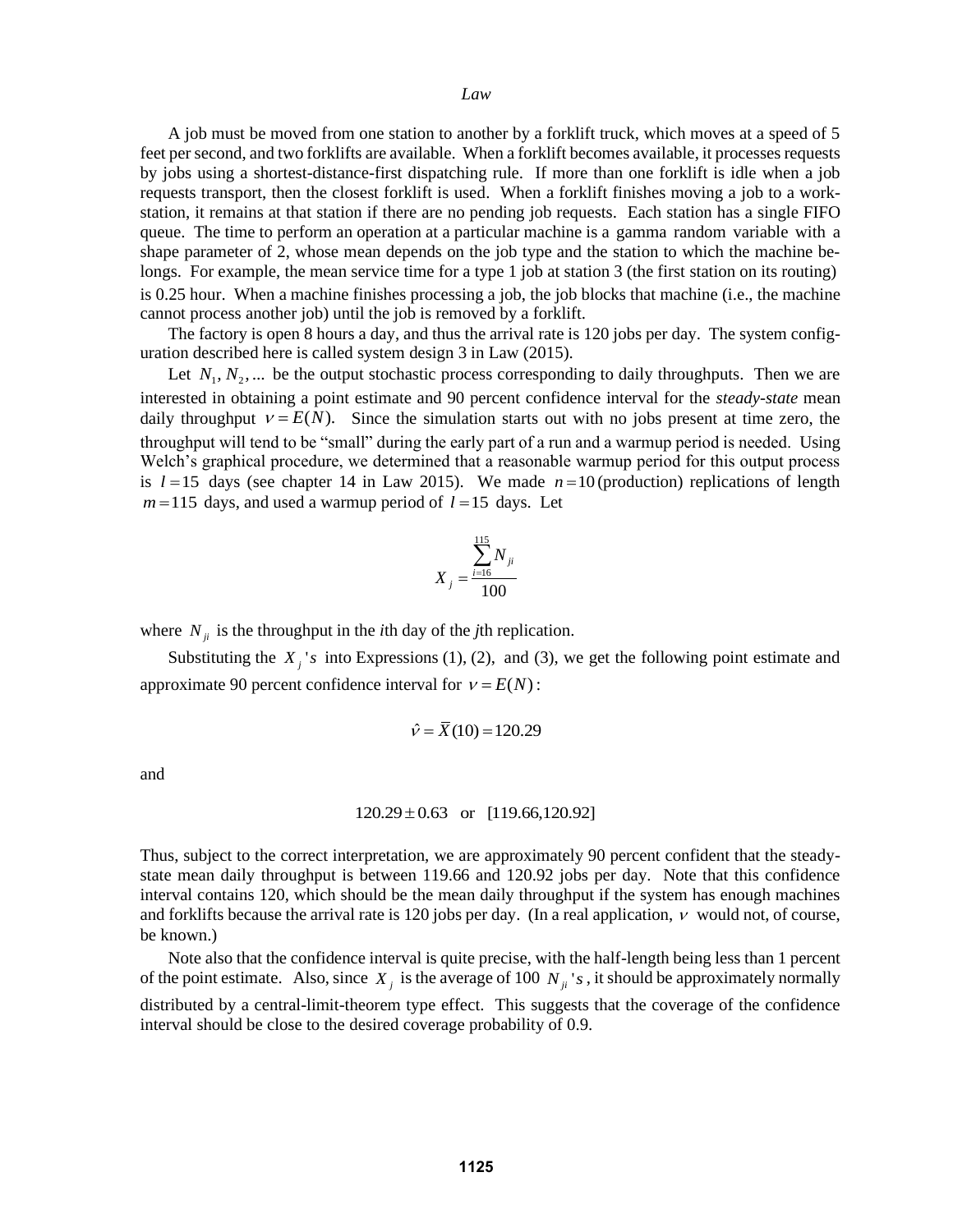# **5.2 An Ill-Advised Approach to Steady-State Analysis**

Some people have attempted to construct a confidence interval for a steady-state mean by applying Expressions (1), (2), and (3) directly to the output data from a *single* simulation run, which will almost always be positively correlated. To illustrate the *general problem* with this approach, consider an *M*/*M/*1 queue with an arrival rate of  $\lambda = 1$  per minute and a service rate of  $\omega = 10/9$  per minute, so that the utilization factor is  $\rho = \lambda / \omega = 0.9$ . Suppose that we want to construct a 95 percent confidence interval for the steady-state mean *total* time in system (in queue plus in service) *w*, which is given by  $w = 1/(\omega - \lambda) = 9$  minutes (see Ross 2019). We made one simulation run of length 15,000 minutes and used a warmup period of length 5000 minutes, which resulted in 10,000 minutes of data actually being used to construct the confidence interval for *w*. We then checked whether the resulting confidence interval based on Expressions  $(1)$ ,  $(2)$ , and (3) contained  $w = 9$ , and we repeated this whole experiment 500 times each with different random numbers. To our amazement, only 36 of the resulting 500 confidence intervals did, in fact, contain 9, so that the estimated coverage probability was a shockingly low 7.2 percent as compared to the desired 95 percent! Of course, we would not know the true value of the steady-state mean for a real-world simulation model, but the problem of overstating the confidence level still remains. Unfortunately, this confidenceinterval approach is a choice in one or more commercial simulation products.

# **6 SUMMARY AND PITFALLS IN OUTPUT-DATA ANALYSIS**

We have seen that both terminating and non-terminating analyses can be performed easily by making independent replications of the simulation model and by using Expressions (1), (2), and (3), which come from a first undergraduate course in statistics. In the case of steady-state parameters, we also have to determine a warmup period, but this can be reliably addressed using Welch's graphical approach. The method of replication can also be easily applied to comparing alternative system configurations (see, for example, chapters 10 and 11 in Law 2015) and to estimating multiple measures of performance. Moreover, multiple replications can be made simultaneously on computers having multiple cores or by using a cloud-computing service.

The following are three major pitfalls in output-data analysis:

- Analyzing simulation output data from one run using formulas that assume independence, which might result in a gross underestimation of variances and overly-optimistic confidence intervals.
- Failure to have a warmup period for steady-state analyses
- Failure to determine the statistical precision of simulation output statistics by the use of a confidence interval, which can be accomplished easily using the replication approach.

# **REFERENCES**

- Alexopoulos, C., and W. D. Kelton 2017. "A Concise History of Simulation Output Analysis". In *Proceedings of the 2017 Winter Simulation Conference*, edited by W. K. V. Chan, A. D'Ambrogrio, G. Zacharewicz, N. Mustafee, G. Wainer, and E. Page, 115-130. Piscataway, New Jersey: Institute of Electrical and Electronic Engineers.
- Banks, J., J. S. Carson, B. L. Nelson, and D. M. Nicol. 2010. *Discrete-Event System Simulation*, 5th ed. Upper Saddle River, New Jersey: Prentice-Hall.
- Law, A. M. 2015. *Simulation Modeling and Analysis*, 5th ed. New York: McGraw-Hill.
- Nakayama, M. K. 2008. "Statistical Analysis of Simulation Output". In *Proceedings of the 2008 Winter Simulation Conference*, edited by S. J. Mason, R. R. Hill, L. Mönch, O. Rose, T. Jefferson, and J. W. Fowler, 62-72. Piscataway, New Jersey: Institute of Electrical and Electronic Engineers.
- Ross, S. M. 2019. *Introduction to Probability Models*, 12th ed. San Diego: Academic Press.